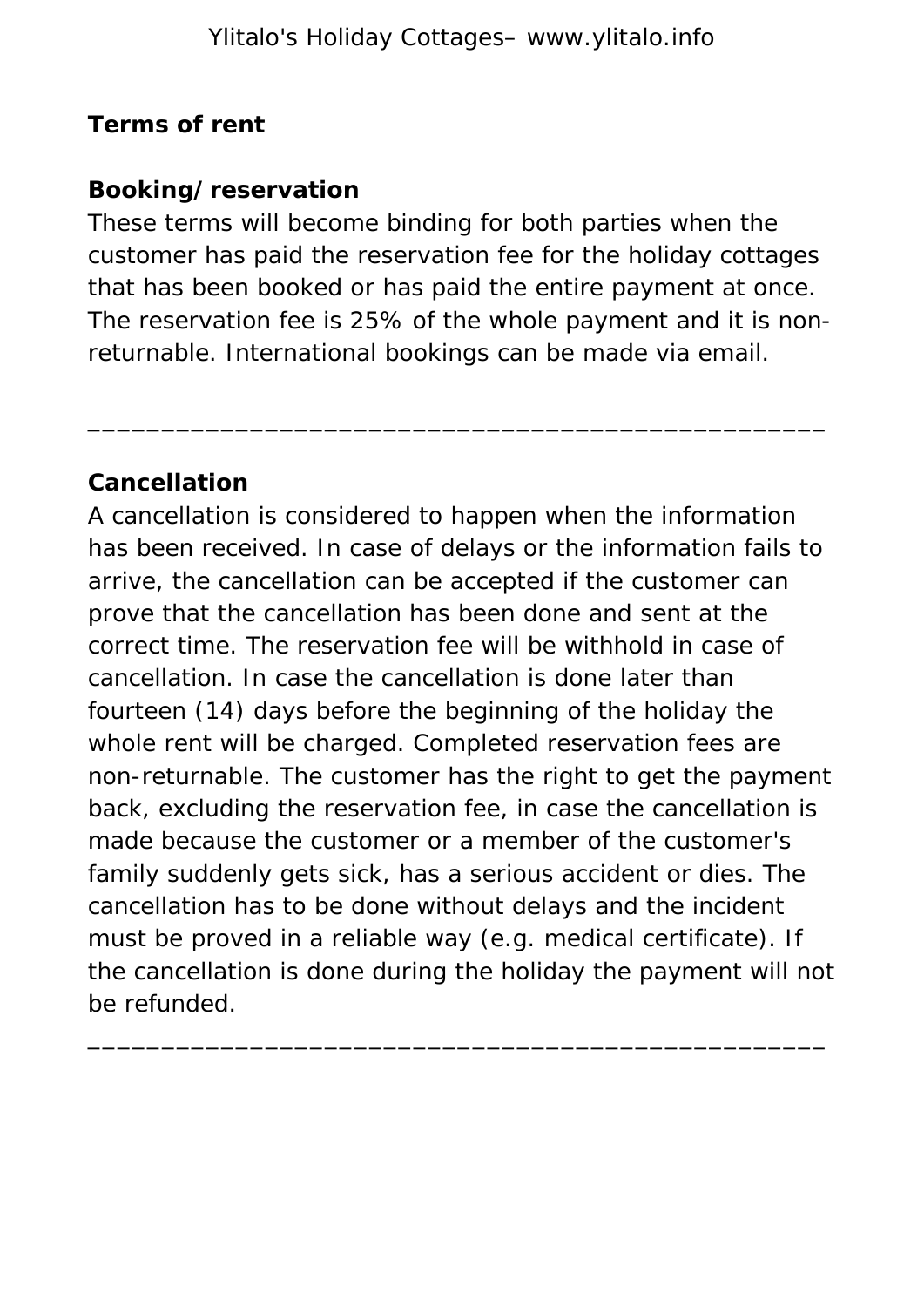#### **Lessor can terminate the tenancy**

In case of force majeure, the lessor can terminate the tenancy. The lessor is obligated to inform this to the customer with no delays. The customer has right to get the whole payment back if the lessor terminates the tenancy.

\_\_\_\_\_\_\_\_\_\_\_\_\_\_\_\_\_\_\_\_\_\_\_\_\_\_\_\_\_\_\_\_\_\_\_\_\_\_\_\_\_\_\_\_\_\_\_\_\_\_

#### **Keys**

Keys to the cottage will be handed to the customer at the cottage or separately agreed location. The customer will receive the keys on the arrival day and the keys must be handed back to the lessor on the departure day.

#### **At the holiday cottage**

The cottage is availible for the customer from 16.00 (4pm) on the arrival day to 12.00 (noon) on departure day, unless informed otherwise. Rent includes electricity, water, fire wood, a fish trap, fishing permits, pillows, furniture, cutlery for cooking and eating. **Rent excludes barbecue charcoal, kitchen paper, toilet paper, sheets/linen and personal hygiene products.**

\_\_\_\_\_\_\_\_\_\_\_\_\_\_\_\_\_\_\_\_\_\_\_\_\_\_\_\_\_\_\_\_\_\_\_\_\_\_\_\_\_\_\_\_\_\_\_\_\_\_

During and/or the end of the holiday the customer is responsible for cleaning the cottage. The customer is responsible for the following: taking out the trashes, vacuuming the floors, if necessary washing the floors, washing the dishes, cleaning the stove, oven and outdoor grill, removing stains, putting things back where they belong, airing bedclothes/making the bed, cleaning the washroom and sauna. In case of the improper final cleaning, the lessor has the right to charge a cleaning fee, (60€-120€).